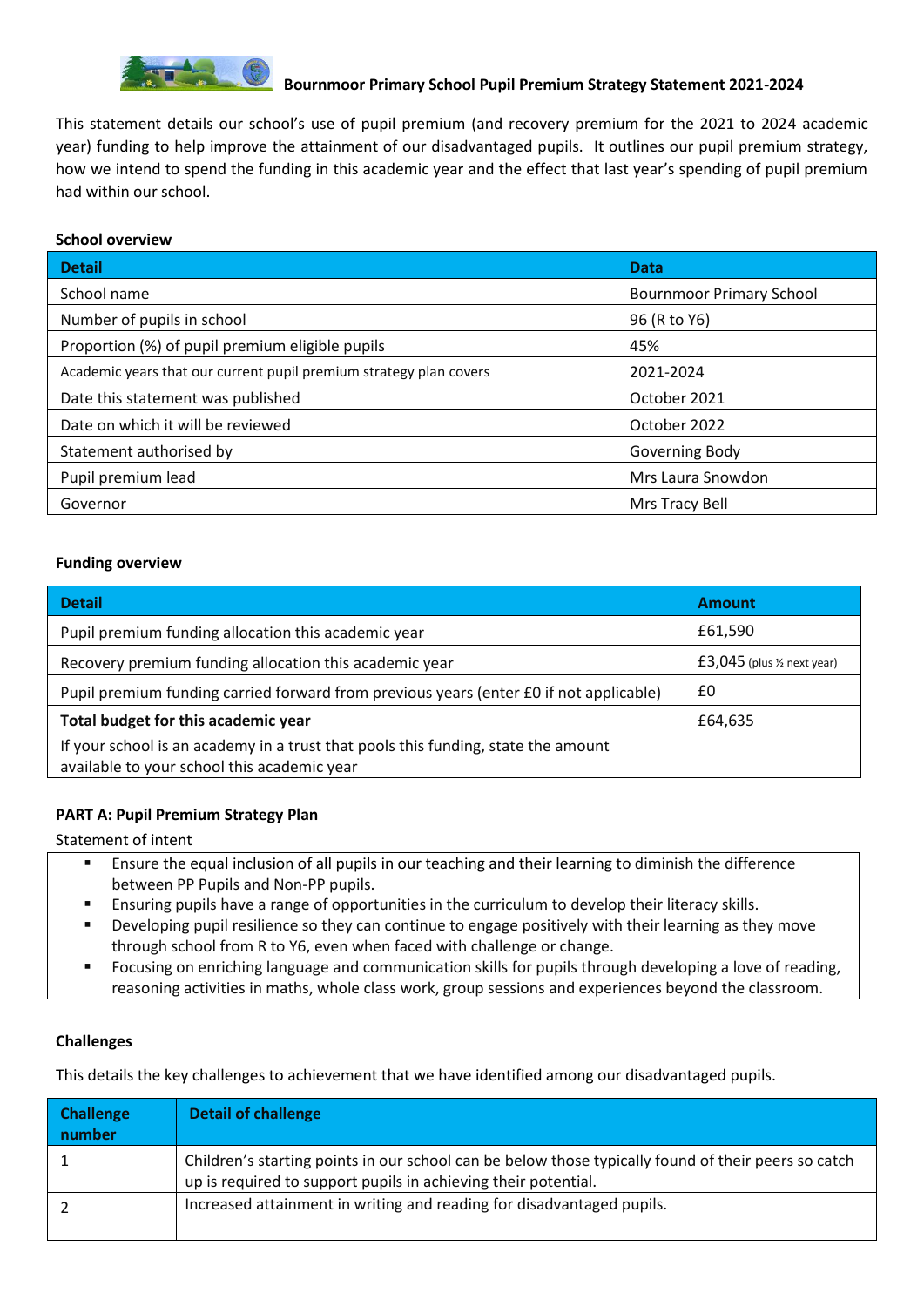|   | Emotional resilience for pupils eligible for pupil premium is lower when compared to their peers.<br>This can affect their ability to focus on academic activities, especially with challenging work.                                        |
|---|----------------------------------------------------------------------------------------------------------------------------------------------------------------------------------------------------------------------------------------------|
|   | Language and communication skills for pupil premium children can be lower than those of their<br>peers which can affect their understanding of key concepts, their ability to articulate and reason<br>which requires smaller group support. |
|   | Targeted support is needed to close the gap for children who did not fully access the on-line<br>learning provided during school closure.                                                                                                    |
| b | Potential for low attendance rates for some Pupil Premium children impacting on their learning.<br>This means they require additional support to catch up to their peers.                                                                    |

# **Intended Outcomes:**

This explains the outcomes we are aiming for by the end of our current strategy plan, and how we will measure whether they have been achieved.

| <b>Intended outcome</b>                                                                                                                                                  | <b>Success criteria</b>                                                                                                                                                                                              |
|--------------------------------------------------------------------------------------------------------------------------------------------------------------------------|----------------------------------------------------------------------------------------------------------------------------------------------------------------------------------------------------------------------|
| Children's starting points in our school can be below<br>those typically found of their peers so catch up required<br>to support pupils in achieving their potential.    | The % of children in this group making better than<br>expected progress from their baseline is in-line or above<br>national.                                                                                         |
|                                                                                                                                                                          | Staff within the setting demonstrate a positive impact<br>on the progress and attainment of pupil premium<br>children through support for the EY leader.                                                             |
| Ensuring pupils have lots of opportunities in the<br>curriculum to develop their writing skills.                                                                         | Staff focus on developing writing skills through planning<br>from novels.                                                                                                                                            |
|                                                                                                                                                                          | Training and resources are used to improve writing<br>outcomes.                                                                                                                                                      |
| To provide opportunities and engagement for all in<br>reasoning using a range of teaching strategies to develop<br>wider and deeper learning.                            | Staff focus on developing reasoning skills using a range<br>of teaching strategies.                                                                                                                                  |
|                                                                                                                                                                          | Training and resources used improve reasoning<br>outcomes.                                                                                                                                                           |
| Developing pupil resilience so they can continue to<br>engage positively with their learning as they move<br>through school even when faced with challenge or<br>change. | In lessons children have a positive attitude to learning,<br>e.g. they are willing to have a go, and show good<br>learning behaviours e.g. they listen carefully, try their<br>best and work positively with others. |
| Focusing on enriching language and communication skills<br>for pupils through whole class work and group sessions.                                                       | Through targeted interventions and teaching<br>approaches, children are given more opportunities to<br>understand key terms to support their learning through<br>adult support, appropriate resources and IT.        |
| Offering attendance support and monitoring to ensure<br>this is having a positive impact on families.                                                                    | Pupil premium children in all year groups continue to<br>achieve our target of at least 96% attendance.                                                                                                              |
|                                                                                                                                                                          | Pupil premium attendance data shows improvement in<br>the targeted year groups.                                                                                                                                      |
|                                                                                                                                                                          | Emotional support in school is having a positive impact.                                                                                                                                                             |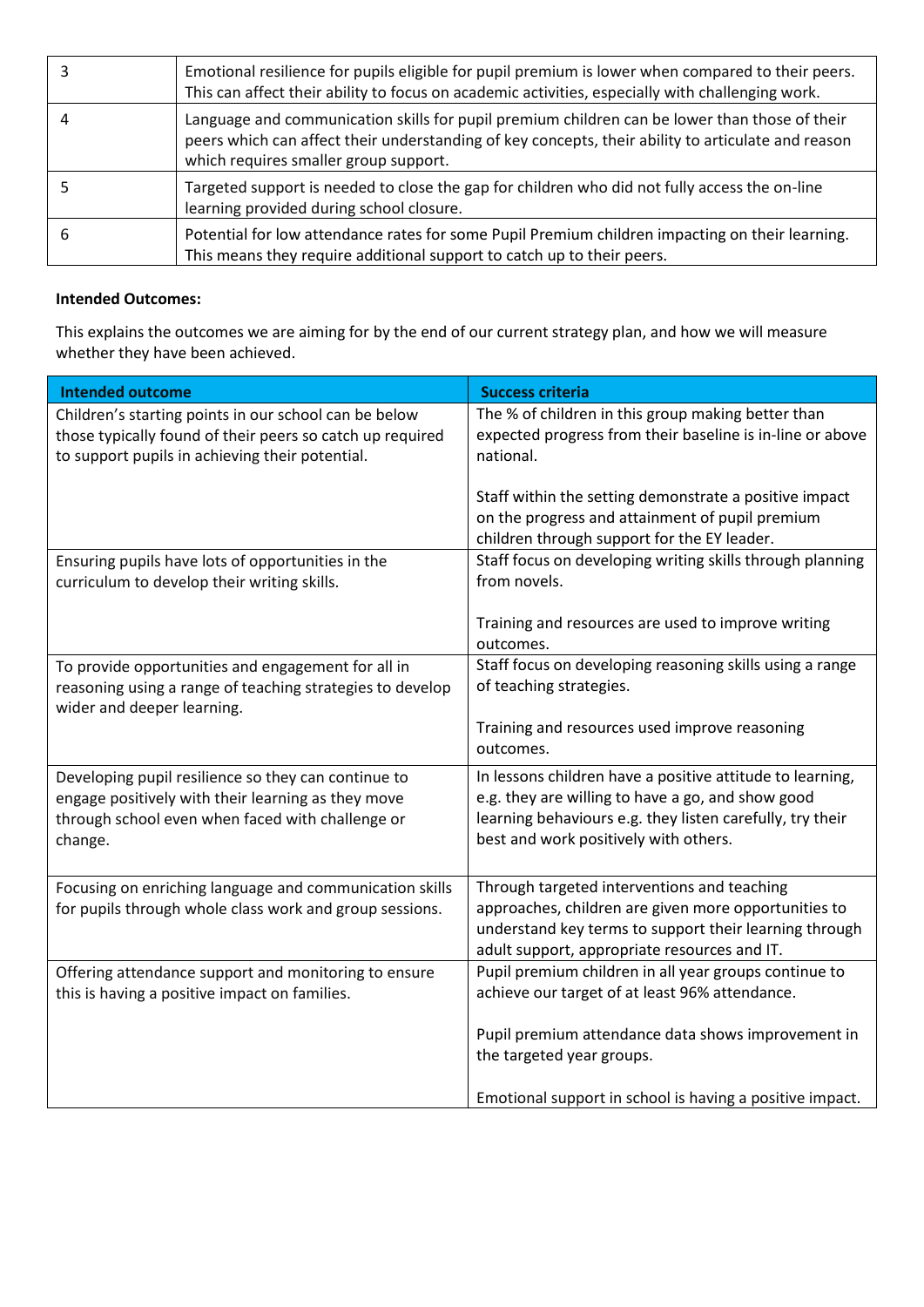This details how we intend to spend our pupil premium (and recovery premium funding) this academic year to address the challenges listed above.

# **Teaching**

Budgeted cost: £1,800

| <b>Activity</b>                                                                                                                                   | <b>Evidence that supports this approach</b>                                                                                                                                                                                                                                                         | <b>Challenge</b><br>number(s)<br>addressed |
|---------------------------------------------------------------------------------------------------------------------------------------------------|-----------------------------------------------------------------------------------------------------------------------------------------------------------------------------------------------------------------------------------------------------------------------------------------------------|--------------------------------------------|
| Staff to complete 6 hours<br>training on metacognition to<br>develop wider thinking skills<br>in children through their own<br>improved practice. | Evidence suggests the use of 'metacognitive strategies' - which<br>get pupils to think about their own learning - can be worth the<br>equivalent of an additional +7 months' progress when used well.<br>(EEF)                                                                                      | 4                                          |
| Staff to complete 6 hours<br>phonics training as part of<br>overall reading support,<br>ensuring a whole school<br>approach.                      | On average, reading comprehension approaches deliver an<br>additional six months' progress. Research suggests that phonics is<br>particularly beneficial for younger learners (4-7 years old) as they<br>begin to read. (EEF)                                                                       | $\overline{\mathcal{L}}$                   |
| Staff to receive 6 hours<br>Literacy training to allows<br>pupils to develop and deepen<br>their knowledge and skills at<br>writing.              | Research shows that mastery learning has a moderate impact on<br>children and so we continue to develop pupils' skills and ability,<br>aiming to engage home support too. Also developing reading<br>comprehension skills and oral language has a moderate impact<br>for relatively low cost. (EEF) | 2                                          |

# **Targeted academic support**

Budgeted cost: £47,655

| <b>Activity</b>                                                                                                                                                                                             | <b>Evidence that supports this approach</b>                                                                                                                                                                                                                                   | <b>Challenge</b><br>number(s)<br>addressed |
|-------------------------------------------------------------------------------------------------------------------------------------------------------------------------------------------------------------|-------------------------------------------------------------------------------------------------------------------------------------------------------------------------------------------------------------------------------------------------------------------------------|--------------------------------------------|
| Ensure pupils have access to<br>high quality adult support by<br>maintaining high adult to<br>pupil ratios in identified year<br>groups (EY, 1 and 2) through<br>employing an additional<br>teacher in KS1. | Education Endowment Foundation (EEF) research suggests that<br>small tuition is effective. Short, regular sessions (about 30<br>minutes, three to five times a week) over a set period of time (six<br>to twelve weeks) appear to result in optimum impact.                   | $\mathbf{1}$                               |
| Focus on enriching language<br>and communication skills for<br>pupils through whole class<br>work and group sessions<br>through TA support.                                                                 | On average, oral language approaches have a high impact on<br>pupil outcomes of 6 months' additional progress. (EEF) All<br>children appear to benefit from such approaches, but some<br>studies show slightly larger effects for children from<br>disadvantaged backgrounds. | $\overline{a}$                             |
| Provide regular intervention<br>support for children requiring<br>catch up following school<br>closures - focusing on Reading<br>and Literacy.                                                              | Education Endowment Foundation (EEF) research suggests that<br>small tuition is effective. Short, regular sessions (about 30<br>minutes, three to five times a week) over a set period of time (six<br>to twelve weeks) appear to result in optimum impact.                   | $\overline{2}$                             |
| Ensure children can access<br>their curriculum through a                                                                                                                                                    | Interactive websites and games help children learn to solve<br>problems as they work their way through the challenges                                                                                                                                                         | 5                                          |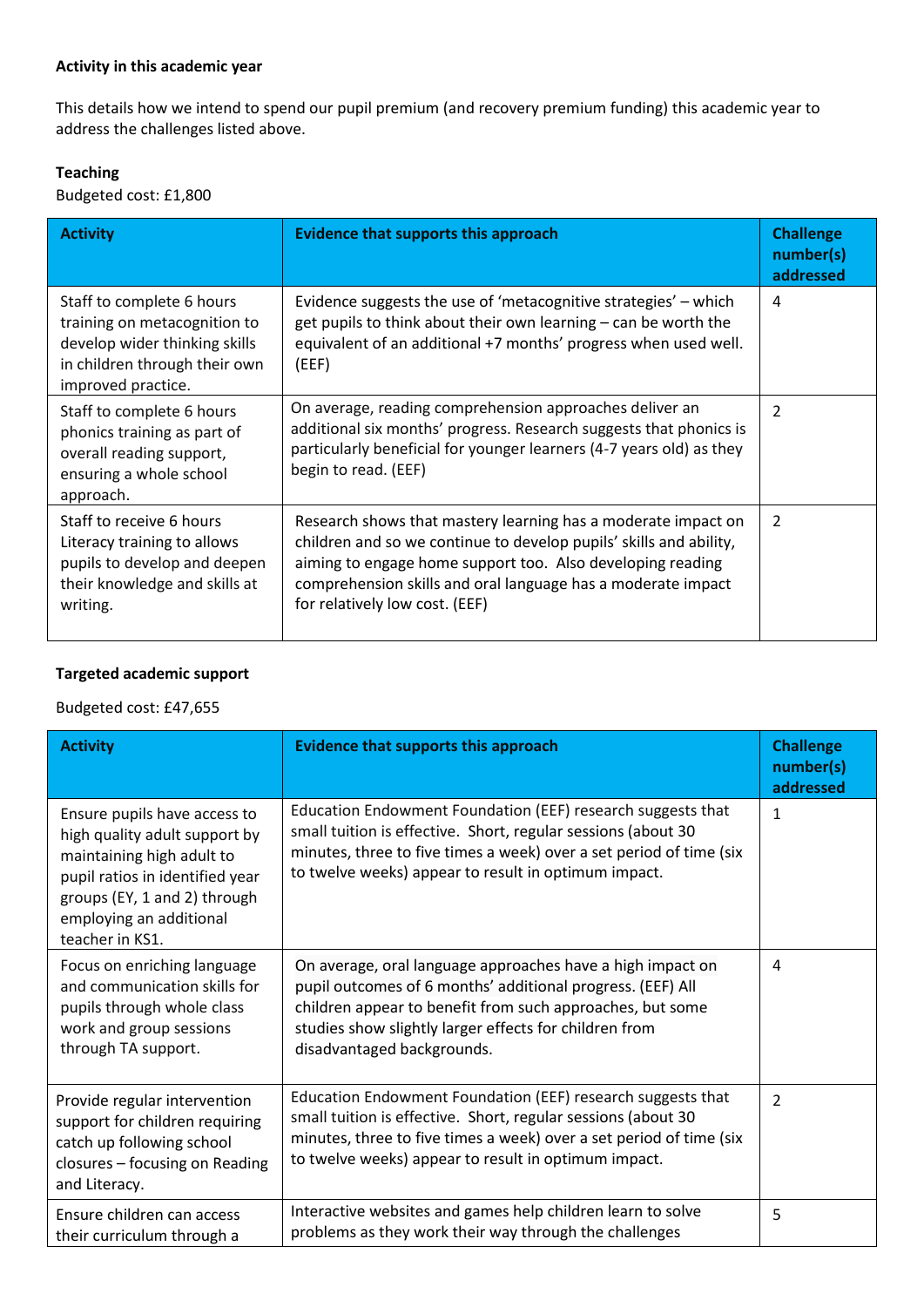| wide range of approaches<br>including IT through | presented to get to the next level. Research shows that the<br>benefits of technology are much greater when the screen time is |  |
|--------------------------------------------------|--------------------------------------------------------------------------------------------------------------------------------|--|
| purchasing quality                               | interactive (SWGfl research).                                                                                                  |  |
| subscriptions and resources                      |                                                                                                                                |  |
| that engage pupils.                              |                                                                                                                                |  |

### **Wider strategies**

Budgeted cost: £15,180

| <b>Activity</b>                                                                                                                                                                        | <b>Evidence that supports this approach</b>                                                                                                                                                                                                                                                  | <b>Challenge</b><br>number(s)<br>addressed |
|----------------------------------------------------------------------------------------------------------------------------------------------------------------------------------------|----------------------------------------------------------------------------------------------------------------------------------------------------------------------------------------------------------------------------------------------------------------------------------------------|--------------------------------------------|
| Employ PSA to support with<br>wellbeing and attendance<br>issues.                                                                                                                      | Social and emotional learning approaches have a positive<br>impact, on average, of 4 months' additional progress in<br>academic outcomes over the course of an academic year. School<br>to monitor the efficacy of SEL approaches in our settings to<br>adapt and strengthen as appropriate. | 6                                          |
| Develop pupil resilience so<br>they can continue to engage<br>positively with their learning<br>even when faced with<br>challenge or change through<br>TA support group work.          | EEF research suggests that social and emotional learning<br>interventions have an identifiable and significant impact on<br>attitudes to learning, attainment and relationships in school.                                                                                                   | 3                                          |
| Develop parental<br>engagement through use of<br>an online system to record<br>child's learning experiences in<br>school which can be<br>commented on, added to and<br>shared at home. | The average impact of the Parental engagement approaches is<br>about an additional four months' progress over the course of<br>a year. There are also higher impacts for pupils with low prior<br>attainment. (EEF)                                                                          | 6                                          |

# **Total budgeted cost: £**64,635

# **Part B: Review of outcomes in the previous academic year**

# **Pupil premium strategy outcomes**

This details the impact that our pupil premium activity had on pupils in the 2020 – 2021 academic year.

Strategies used in academic year 2020-2021 were successful and we will continue to use some of these approaches.

### **Teaching Strategies**

- A Learning Support Assistant was assigned to Early Years. Phonics sessions were led by the teacher and TAs from planning and there was 1:1 reading time with pupils in EY and small group reading.
- Intervention groups included phonics groups, PSED, maths groups and fine motor skills/handwriting groups.
- Staff training in the use of online platforms (Teams and Tapestry) supported the quality of remote education to ensure that pupils continued to access the wider curriculum during lockdown.
- Home Learning continued during lockdowns but parental engagement was inconsistent. Once school fully opened staff worked on language enrichment, phonics, writing and numeracy.

# **Targeted Intervention**

Quality interventions were used effectively e.g. BLAST to support FSM pupils to develop key phonic skills, with positive outcomes.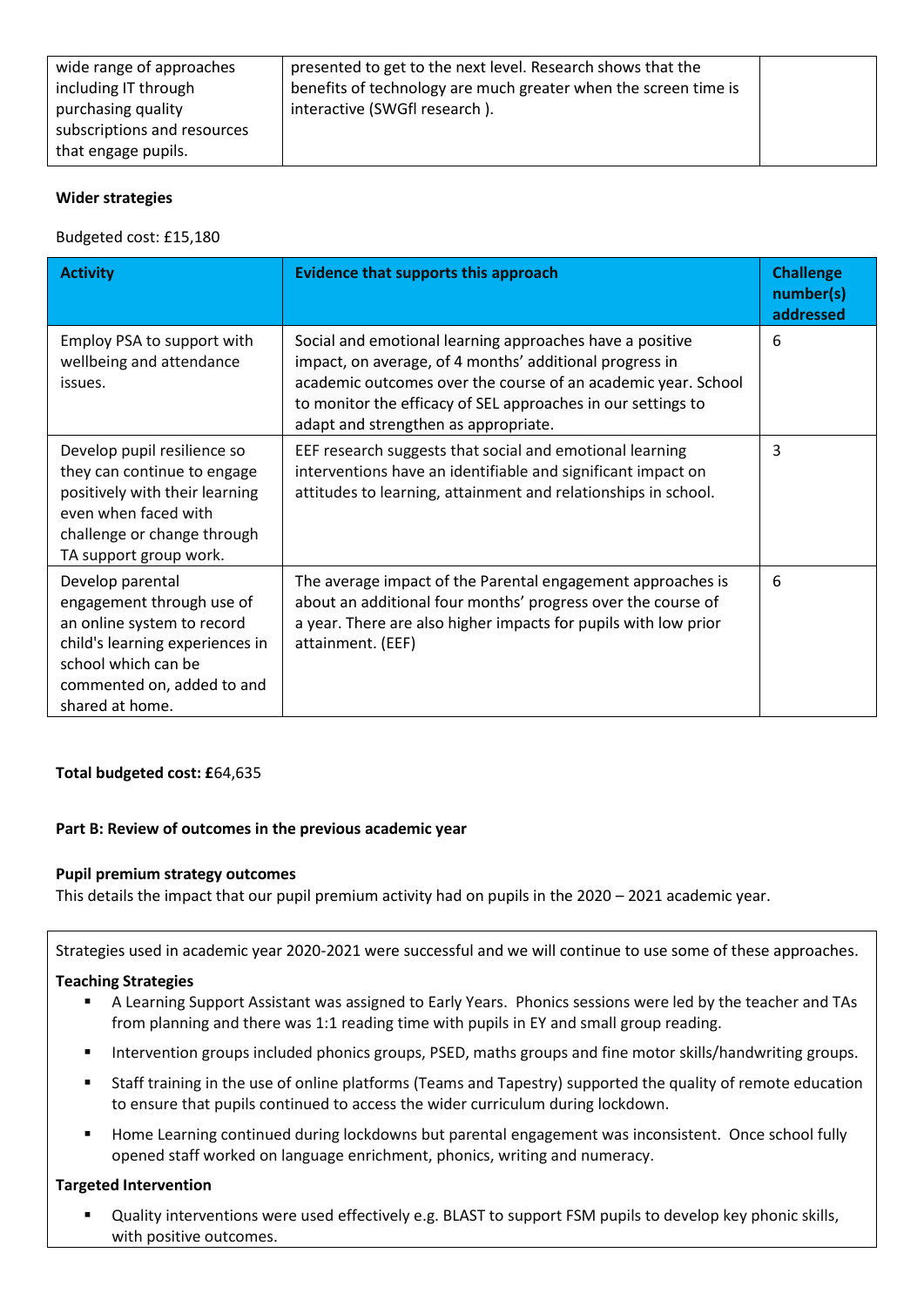- Targeted interventions were used effectively to allow opportunities to develop writing skills, alongside the continuous provision.
- A focus on reading comprehension continued to develop key skills.
- **EXECT** After conducting relevant assessments, intervention groups were amended and organised based on area of need. This meant that a focus on writing alongside fine motors skills/handwriting and phonics continued. Close monitoring allowed children to be in the correct targeted group for their needs.

# **Wider Strategies**

- Subscriptions used in school for learning were available at home to allow continuous provision and ensure pupils were able to follow the lessons being taught in class that week.
- To support families with any absence related issue, we offered help from our Parent Support Advisor.
- A wider range of reading materials purchased last year have been invaluable in developing our higher-level FSM readers further through vocabulary development and inference skills.
- More challenging reading books and phonics books were ordered following an audit.

### **Externally provided programmes**

| <b>Programme</b>               | <b>Provider</b>            |
|--------------------------------|----------------------------|
| Mathletics                     | 3P Learning                |
| <b>BLAST</b> phonics programme | <b>BLAST Programme Ltd</b> |
| Times tables Rock Stars        | Maths Circle               |

### **Governance – monitoring the effectiveness of the Pupil Premium Strategy**

Governors are involved in evaluating our Pupil Premium Strategy termly. Please see below a brief summary of discussions about the effectiveness of the strategy to address the intended outcomes.

| <b>Activity</b>                  | <b>Autumn 2021 Evaluation</b>                                                                                                                                                                                                                                                                                                                                                                                                                                                                                                                                                                                                                                                                         | <b>Committee Date</b> |
|----------------------------------|-------------------------------------------------------------------------------------------------------------------------------------------------------------------------------------------------------------------------------------------------------------------------------------------------------------------------------------------------------------------------------------------------------------------------------------------------------------------------------------------------------------------------------------------------------------------------------------------------------------------------------------------------------------------------------------------------------|-----------------------|
| <b>Teaching Priorities</b>       | Staff have completed training for inference and deduction to<br>support the teaching of reading with a Professional<br>Development Advisor from Durham County. This is in<br>addition to the regular work we do in school with regards to<br>monitoring and feedback. We continue to focus on<br>metacognition and developing deeper thinking skills in<br>children. Answers in lesson observations and in their books<br>show that children are engaging very positively with this. A<br>focus on reading comprehension continues in targeted<br>intervention, with positive outcomes. We are booked for<br>writing training with a Literacy Lead from Durham County at<br>the start of Spring term. | 07/12/2021            |
| <b>Targeted Academic Support</b> | Quality interventions have been in place this term e.g. reading,<br>phonics and maths to support FSM pupils to develop key skills.<br>Staff review the impact of the interventions on a regular basis<br>to ensure progress and that the appropriate children are<br>accessing the groups. We continue our focus on language<br>enrichment and developing communication and can see the<br>impact of this in the vocabulary used in writing tasks.                                                                                                                                                                                                                                                    | 07/12/2021            |
| <b>Wider Strategies</b>          | We offer a wide range of inclusive strategies to scaffold<br>children's social and emotional health including employing a<br>Parent Support Advisor for children and families. The PSA<br>offers drawing and talking therapy to children and they can                                                                                                                                                                                                                                                                                                                                                                                                                                                 | 07/12/2021            |